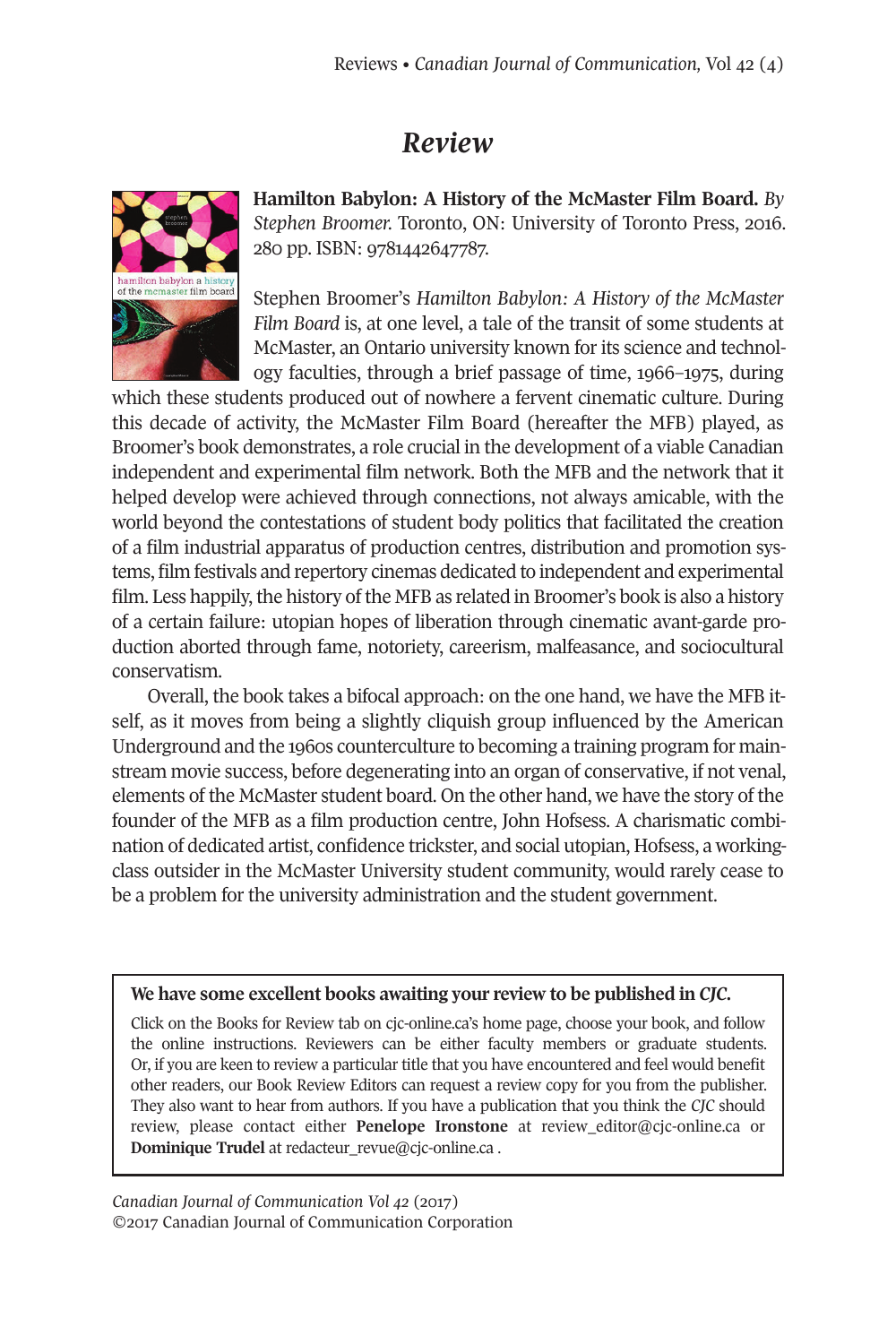Hofsess' aesthetic and social idealism, as reflected in his films *Redpath 25* (1966), *Palace of Pleasure* (1966–1967), and *Columbus of Sex* (1969), stands in contrast to the pragmatism of his eventual successor, Ivan Reitman. Unlike Hofsess' experiments in formal innovations, painterly aesthetic, and references to Norman O. Brown and Wilhelm Reich, Reitman would pursue two connected goals: the transformation of the MFB from a hangout for aesthetic and political radicals into a professional training centre with a stable financial/administrative structure and the furthering of his career in the North American film industries. In the latter, he would be undoubtedly successful, and Broomer implies that the seeds of his future successes germinated in Reitman's student work: *Orientation* (1968), a campus comedy that makes fun of the McMaster community that contains the elements—an uptight administration, incomprehensible fraternity rituals, randy if clueless freshmen, out-of touch academics, sexy seniors that would make up 1978's *Animal House.*

Given the differences between Reitman's vision of a film industry that would combine saleability with technical proficiency and Hofsess' utopian goals, it is surprising to learn that the two men, along with MFB member Dan Goldberg, would collaborate to produce *Columbus* of *Sex*, the 1969 film whose troubled history somewhat overpowers the second half of Broomer's book. A bacchanal of various permutations of sexual activity and partners, *Columbus of Sex* was conceived by Hofsess to have a political purpose, namely, the overcoming of sexual repression by rendering the sight of non-hegemonic sexual behaviour commonplace, thereby removing its "shock" value. The film was screened on-campus, and promotion was limited. The rationale behind this was to emphasize that, by screening the film for university students ratherthan the general public, *Columbus of Sex*'s sexually charged imagery would be sheltered by principles of aesthetic and intellectual inquiry proper to an academic setting, rather than being open to the charge of violating community standards. So it was that on August 8, 1969, the film was screened twice at McMaster University to an audience of 300 students and a few besides, notably two elementary school teachers whose presence at this screening would remain enigmatic.

The police intervened during the second screening that evening, seizing projection equipment and the screening copy of the film before arresting Hofsess, Reitman, and Goldberg. The three men would be held for seven months while the authorities organized themselves sufficiently to mount a case forthe prosecution of charges of obscenity. The three filmmakers/producers would eventually be found guilty, although not until after some fairly bizarre events in which testimonies would be retracted, Hofsess would renounce his claim as director, and the film would be picked up by a sleazy sexploitation mogul who would recut the film to suit his core audience—artistic integrity degraded into a soft-porn flick.

However, it is the legal arguments that both sides of the initial case made that should be lingered over, as they are troubling from a number of perspectives. For the prosecution, there was little to do other than offer evidence that the film was in fact obscene.Various Hamiltonians, none of whom were connected to McMasterUniversity, were notable for their interest in experimental cinema, or, with the aforementioned exceptions, had attended the screenings, were called as witnesses to the film's obscen-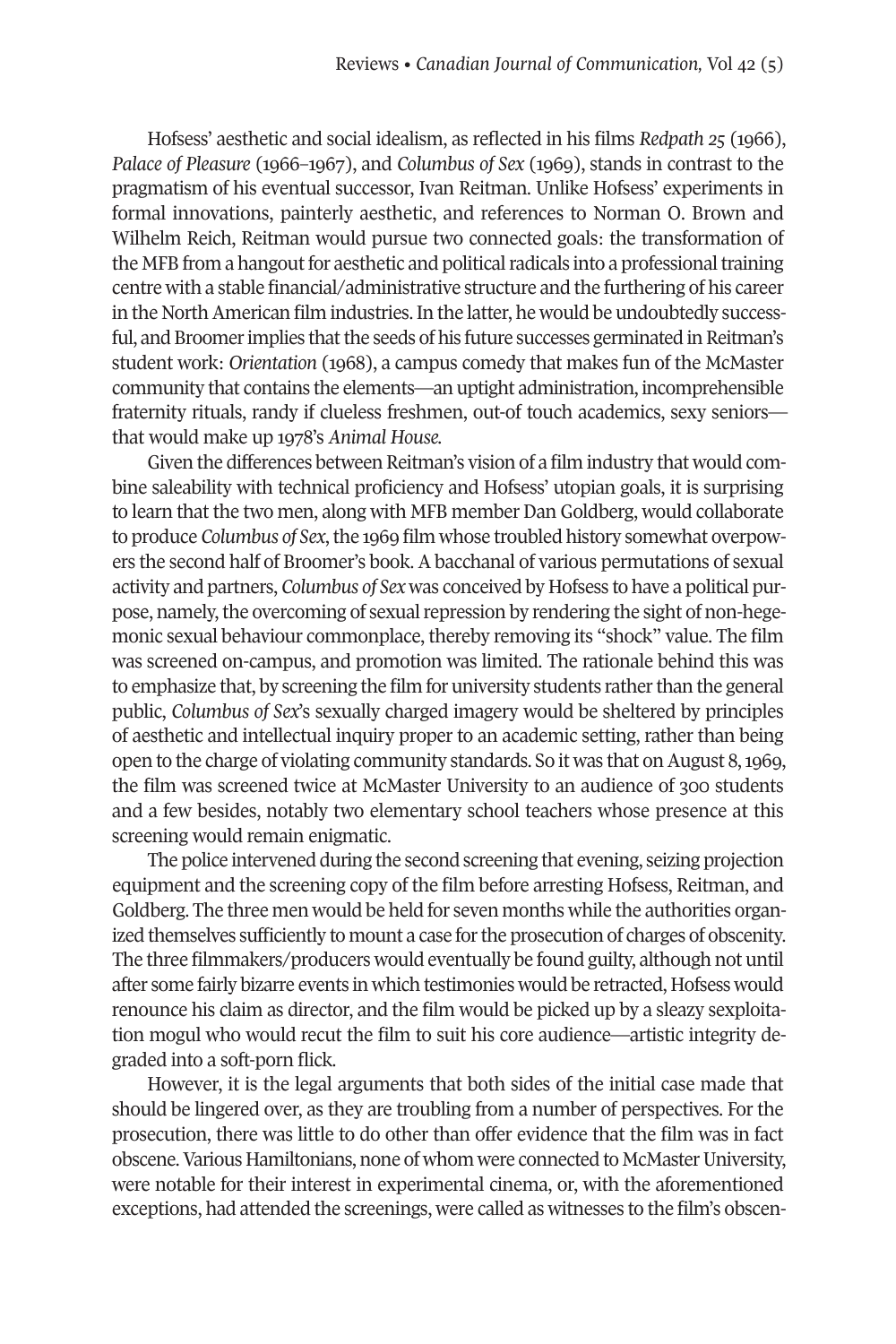ity. There are obvious problems here: as these people were not experts in the cinematic tradition to which *Columbus of Sex* strove to contribute, what weight could their testimony have? Were they of unusual moral achievement? Would they have watched this film without external prompting? At the same time, and this is underplayed by Broomer, the defence's case had serious impediments that attenuated its effectiveness. It is undeniable that the defendants were in a position of being presumed guilty in the eyes of the court, with the onus on the defence counsel to prove their innocence. The strategy of the defence was to clarify what constituted an obscene or pornographic film in accordance with the standards of the day. Thus, if there were explicit depictions of sexual or blasphemous acts or speech in mainstream films that were not censored, then the same standard should be applied to more marginal endeavours.

This charge of hypocrisy, whatever its theoretical merits, has, in practice, very rarely worked; saying, as it were, "Gotcha!" to the censors presupposes the good faith of those who are in a position to deny such hypocrisy has taken place by controlling how the definition of obscenity is to be applied. More problematically, the defence counsel also proffered what might be called the Susan Sontag Defence: "The hard truth," Sontag avers, "is that what may be acceptable in elite culture may not be acceptable in mass culture, that tastes which pose only innocuous ethical issues as the property of a minority become corrupting when they become more established" (1980, p. 98). So, the defence counsel implied that the small group of students who were in the audience of these special screenings were, through membership in an educated elite, exempt from the standards applicable to, as Broomer puts it, "those steelworkers, housewives and clergy who would act as witnesses against the film" (p. 129). Broomer, who is otherwise alert to contradictions in the protagonists of this history, does not explicitly comment on the class divisions invoked here, likely due to his support for the aesthetic explorations of Hofsess' work generally. It is in this spirit that Broomer emphasizes the prosecution witnesses' remarks on *Columbus of Sex*'s formal innovations, which seemed, for the witnesses, as bad as the sexual explicitness; as one witness claimed: " 'The film made no sense, there's no relation between the so-called story on the soundtrack [derived from the Victorian erotic novel *My Secret Life*] and the pictures, and that too indicates it is obscene' " (p. 161). The defence, then, was forced to walk a difficult path between asserting exceptional legal rights for an elite group while justifying non-mainstream culture to a hostile audience. That they failed to succeed in this is perhaps an indication of the continued unease with which experimental art is regarded by normative society.

Overall, Broomer provides his readers with an extensively researched examination of this marginal but pivotal moment in Canadian film history. Although *Hamilton Babylon* was published by a university press, the author's style engages with a more general audience of filmmakers and cinephiles as well as scholars of film history.Above all, it is clearly a work of passion. If certain theoretical assumptions or value judgments appear in this text, they are the result of Broomer's conviction, in both his scholarship and his artistic practice, about the significance of the experimental exercise of cinema. One last point is connected to this: a good deal of this book is taken up with lengthy descriptions and analyses of the films produced by MFB members, from the sublime